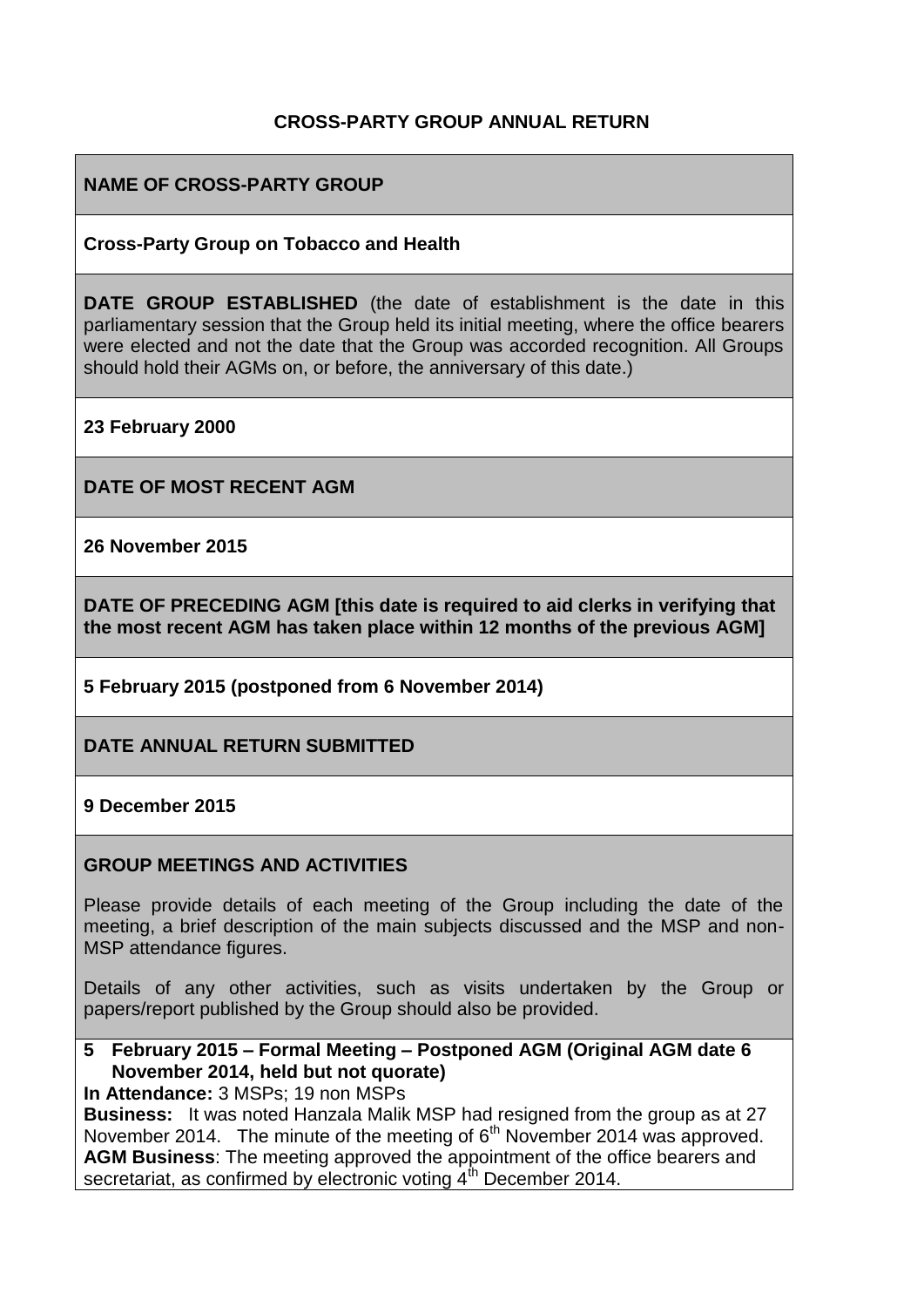Convener: Willie Rennie MSP

Deputy Convener: Kenneth Gibson MSP

Deputy Convener: Richard Simpson MSP

Secretariat – ASH Scotland

The meeting approved the draft annual return, to be submitted to the Standards Committee of The Scottish Parliament.

**Discussion:** A general discussion took place around the agreed focus for the Group during 2015, namely Tobacco and Inequalities. It had been agreed that the first meeting should focus on inequalities in the area of mental health. John Watson of ASH Scotland gave a presentation on 'What we know about Smoking and Mental Health' and a discussion took place. It was agreed to look at influencing the next mental health strategy, to ensure adequate emphasis on smoking and to look into the resources currently being put into smoking cessation for mental health patients in each health board

## **11th June 2015, Formal Meeting**

**In Attendance**: 2 MSPs; 12 non MSPs; 6 invited guests

**Business:** The minute of the meeting of 5<sup>th</sup> February 2015 was approved. **Discussion:** Niamh Shortt, from the University of Edinburgh, gave a presentation on the relationship between tobacco and alcohol outlet density, deprivation and health. Discussion took place on the role of managing the supply side in addressing the harm caused by tobacco.

# **8 th October 2015, Informal Meeting (not quorate)**

**In Attendance**: 1 MSP; 15 non MSPs; 2 invited guests

**Business:** The resignation of Hamid Gazem, South Ayshire Council Trading Standards Service, was noted. There was one new organisational member, the Social and Public Health Sciences Unit of the University of Glasgow. **Discussion:** David Tappin, from the University of Glasgow and Andrew Radley from NHS Tayside gave a presentation on reducing smoking among women by using incentives during pregnancy. Discussion took place.

# **26th November 2015 – AGM – Formal Meeting**

**In Attendance:** 2 MSPs; 16 non MSPs; 4 invited guests

**Business:** The minutes of 8<sup>th</sup> October 2015 were agreed as correct. This was the Annual General Meeting of the Group. Office bearer elections took place, for the period from the AGM to the end of the Parliamentary term. The following were appointed:

Convener: Willie Rennie MSP

Deputy Convener: Richard Simpson MSP Deputy Convener: Richard Simpson MSP Secretariat: ASH Scotland

Willie Rennie MSP confirmed this was the last meeting of the Group in this Parliamentary session. Consideration was being given as to whether the Group should continue and in what form. Members were asked to submit any views on this to himself or ASH Scotland.

**Discussion**: The discussion theme for this meeting was 'Engaging with seldom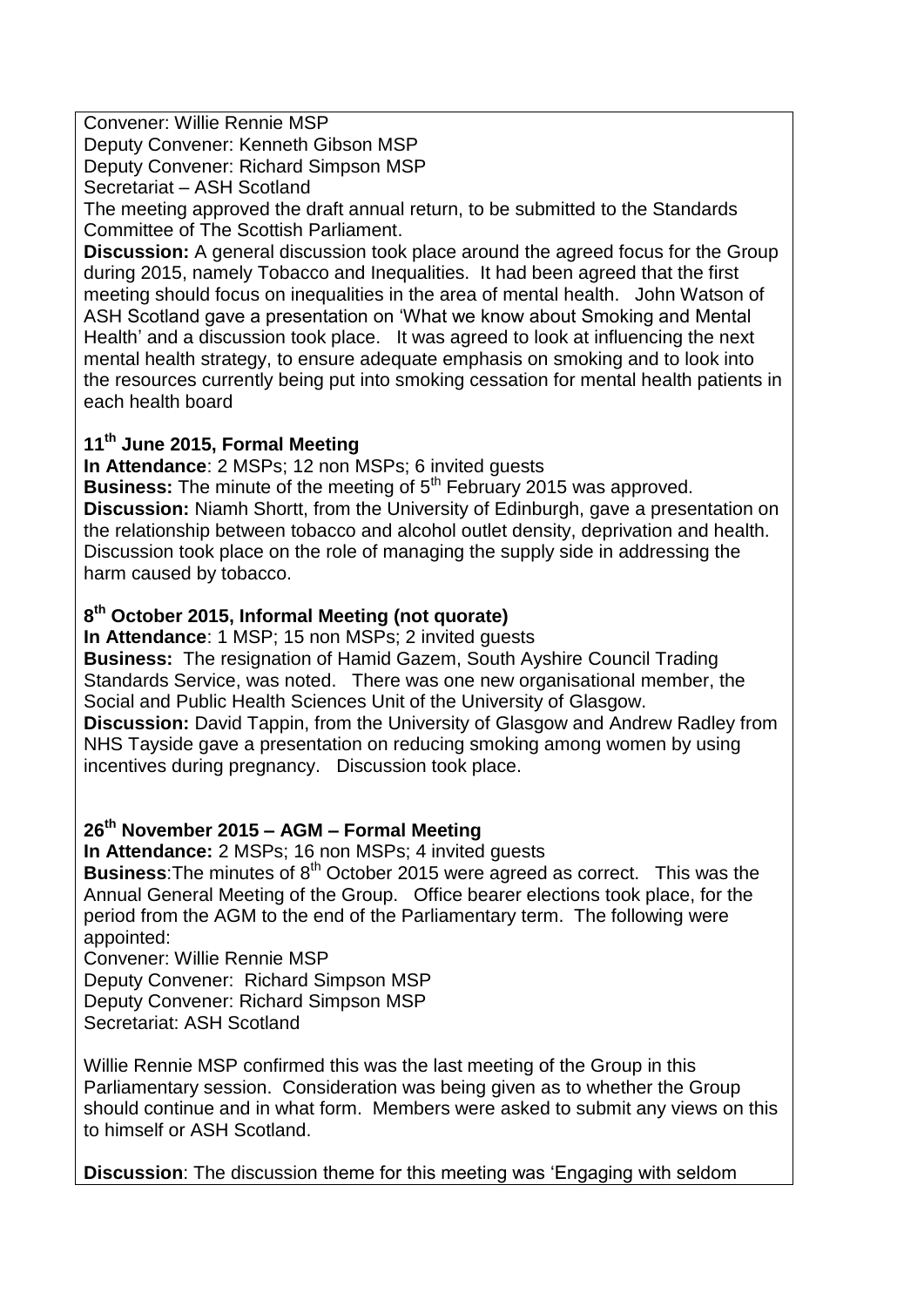heard (hard to reach) individuals'. David Radford and Cathy Williamson from East Dunbartonshire Community Health Partnership gave a presentation on 'East Dunbartonshire credit union and smoking cessation pilot – a quit and save incentive to engage smokers in quitting'; Alison King and Brenda Friel from NHS Greater Glasgow and Clyde gave a presentation on 'Engaging with smokers through a Drug and Alcohol Service in Inverclyde'. Discussion took place Sheila Duffy advised a report would be produced on this year's theme, which was Tobacco and Inequalities, and would be circulated to members.

# **MSP MEMBERS OF THE GROUP**

Please provide names and party designation of all MSP members of the Group.

Willie Rennie MSP, Convener – Scottish Liberal Democrats

Kenneth Gibson MSP, Deputy Convener – Scottish National Party

Richard Simpson MSP, Deputy Convener – Scottish Labour

Margaret McDougall MSP – Scottish Labour

Ruth Davidson MSP – Scottish Conservative & Unionist Party

### **NON-MSP MEMBERS OF THE GROUP**

For organisational members please provide only the name of the organisation, it is not necessary to provide the name(s) of individuals who may represent the organisation at meetings of the Group.

| <b>Individuals</b> | Dr Alan Rodger<br><b>Geoff Earl</b>                   |
|--------------------|-------------------------------------------------------|
| Organisations      | <b>ASH Scotland (Secretariat)</b>                     |
|                    | Asthma UK Scotland                                    |
|                    | <b>Breathe Easy Clackmannanshire</b>                  |
|                    | <b>British Heart Foundation Scotland</b>              |
|                    | British Lung Foundation Scotland and Northern Ireland |
|                    | <b>British Medical Association</b>                    |
|                    | <b>Cancer Research UK</b>                             |
|                    | <b>Children in Scotland</b>                           |
|                    | <b>Community Pharmacy Scotland</b>                    |
|                    | <b>Glasgow City CHP</b>                               |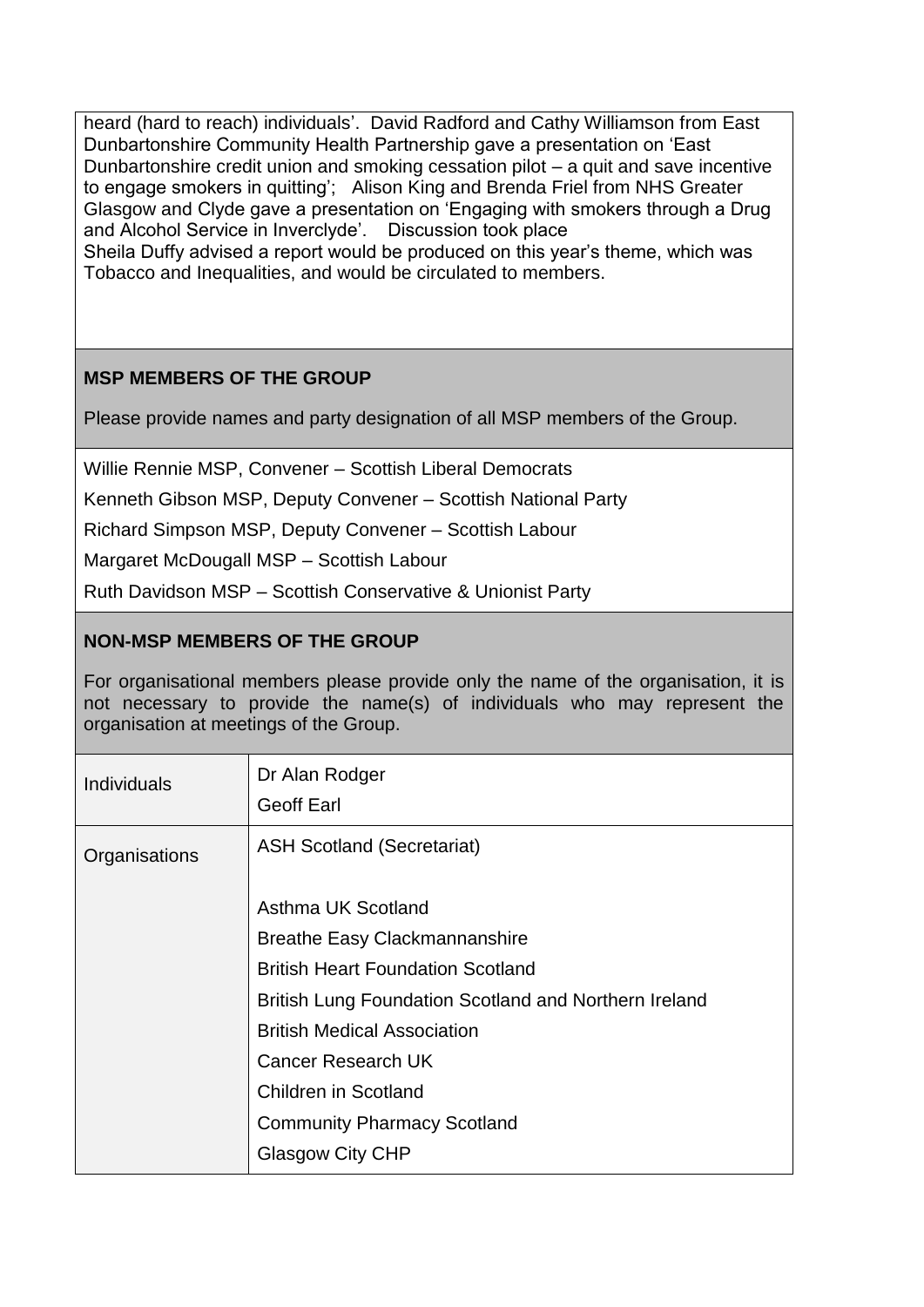| <b>Macmillan Cancer Support</b>                                          |
|--------------------------------------------------------------------------|
| MRC/CSO Social and Public Health Sciences Unit, University of<br>Glasgow |
| <b>NHS Health Scotland</b>                                               |
| <b>Pfizer UK Ltd</b>                                                     |
| Royal College of Physicians of Edinburgh                                 |
| Royal College of Psychiatrists in Scotland                               |
| Royal Environmental Health Institute Scotland                            |
| <b>Royal Pharmaceutical Society</b>                                      |
| The Roy Castle Lung Cancer Foundation                                    |
| The Stroke Association                                                   |
| The University of Stirling Institute of Social Marketing                 |

# **GROUP OFFICE BEARERS**

Please provide names for all office bearers. The minimum requirement is that two of the office bearers are MSPs and one of these is Convener – beyond this it is a matter for the Group to decide upon the office bearers it wishes to have. It is permissible to have more than one individual elected to each office, for example, coconveners or multiple deputy conveners.

| Convener               | <b>Willie Rennie MSP</b>                         |
|------------------------|--------------------------------------------------|
| <b>Deputy Convener</b> | Kenneth Gibson MSP<br><b>Richard Simpson MSP</b> |
| Secretary              | Sheila Duffy, ASH Scotland                       |
| <b>Treasurer</b>       | N/A                                              |

## **FINANCIAL BENEFITS OR OTHER BENEFITS RECEIVED BY THE GROUP**

Please provide details of any financial or material benefit(s) received from a single source in a calendar year which has a value, either singly or cumulatively, of more than £500. This includes donations, gifts, hospitality or visits and material assistance such as secretariat support.

Details of material support should include the name of the individual providing support, the value of this support over the year, an estimate of the time spent providing this support and the name of the organisation that this individual is